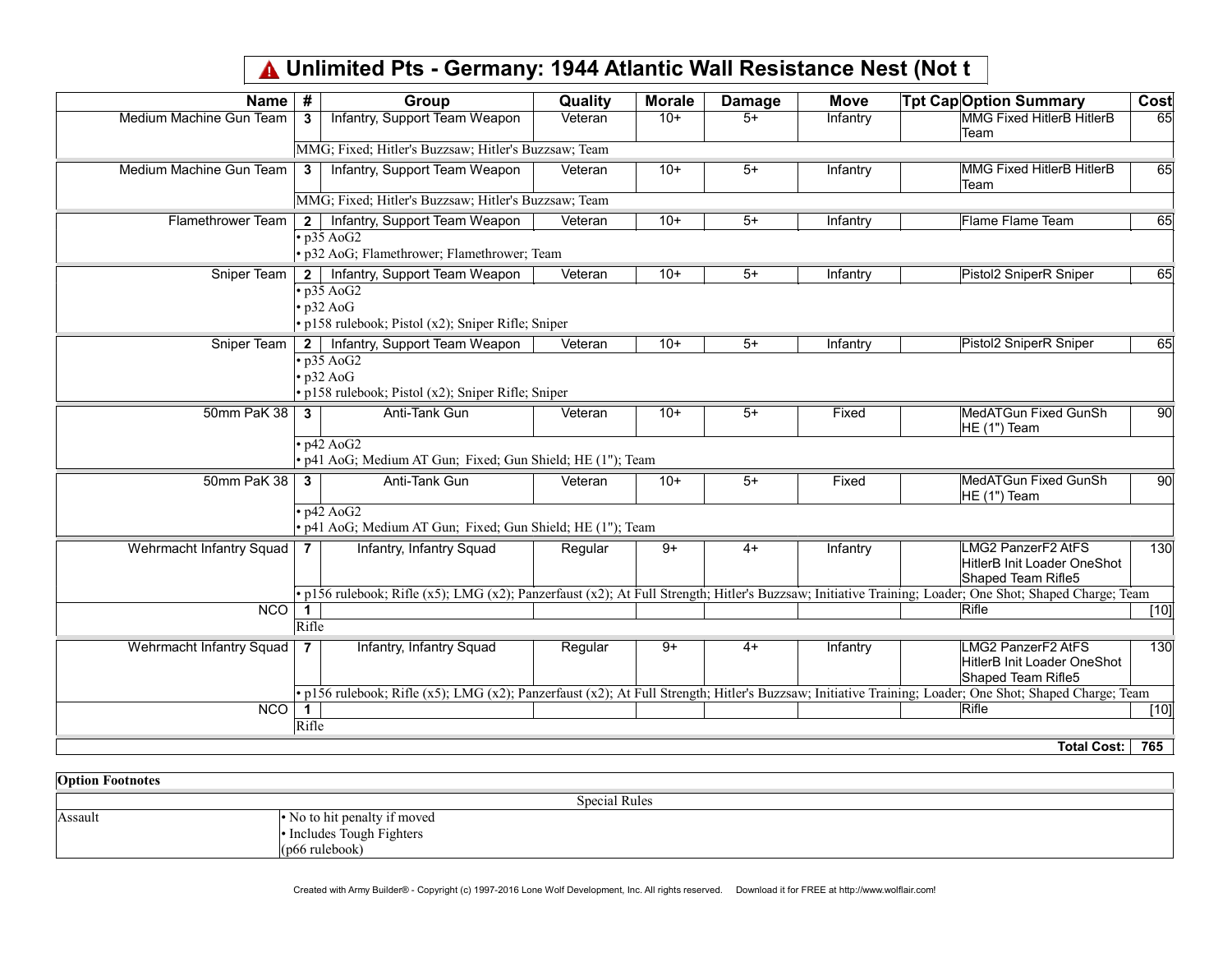| At Full Strength    | • Applies to Infantry Squad of at least 10 soldiers                                         |
|---------------------|---------------------------------------------------------------------------------------------|
|                     | · If no casualties taken then may reroll Order tests                                        |
|                     | (p41 rulebook)                                                                              |
| Fixed               | • When ordered to Fire can only engage targets in Front arc                                 |
|                     | • If ordered to Advance can rotate to fire in any direction at -1 hit penalty               |
|                     | • If ordered to Run then can move 12"                                                       |
|                     | $(p66-67$ rulebook)                                                                         |
| Flamethrower        | . No Hit penalty for cover or Down.                                                         |
|                     | • No Pen penalty at Long Range.                                                             |
|                     | Gun Shield and Extra Protection do not apply.                                               |
|                     | · Always hits Top Armour on vehicles                                                        |
|                     | Causes D3+1 pin markers.                                                                    |
|                     | · Target takes Morale Check when hit - destroyed if failed.                                 |
|                     | • After firing on a 1 then no more shots.                                                   |
|                     | (p67-68 rulebook)                                                                           |
| Gun Shield          | • +1 to Damage score needed from Front arc.                                                 |
|                     | · Can be modified by AP of shooting weapon                                                  |
|                     | · Hits from HE, flamethrowers and assault ignore Gun Shields                                |
|                     | (p95 rulebook)                                                                              |
| HE(1")              | $\cdot$ +1 pen, D2 pins, D3 hits against target in building                                 |
|                     | · Number of hits caused by number of models covered/partially covered by template.          |
|                     | • Target can take immediate Down causing number of hits to halve.                           |
|                     | • No negative penetration modifier for long range.                                          |
|                     | · If in Ambush then specify round loaded                                                    |
|                     | (p68-71 rulebook)                                                                           |
| Hitler's Buzzsaw    | • LMG/MMG +1 shot                                                                           |
|                     | (p154 rulebook)                                                                             |
| Initiative Training | · If NCO killed roll D6                                                                     |
|                     | On a 2+ remove a different model                                                            |
|                     | (p17 A <sub>0</sub> G <sub>2</sub> )                                                        |
| Loader              | · Choose a model (not NCO.                                                                  |
|                     | · Loader remains in 1" of weapon                                                            |
|                     | · If crew weapon is fired then Loader cannot fire their won weapon.                         |
|                     | · If Loader is killed or not in 1" then crew weapon is -1 to hit                            |
|                     | (p118 rulebook)                                                                             |
| One Shot            | • Umm, one shot                                                                             |
|                     | · Can fire at targets seperately to the rest of the unit                                    |
|                     | $(p72-73$ rulebook)                                                                         |
| Shaped Charge       | • No Penetration modifier                                                                   |
|                     | (p73 rulebook)                                                                              |
| Sniper              | $\cdot$ Range 36"                                                                           |
|                     | • If choose to use Sniper benefits and target is within 12" then shot automatically misses. |
|                     | · If Advancing can fire all weapons in the team                                             |
|                     | · In an Assault can use Assault rules for pistol/SMG                                        |
|                     | • If using Fire or Ambush:                                                                  |
|                     | $\cdot$ +1 hit                                                                              |
|                     | • Aim at individual model, if killed then counts as Exceptional Damage                      |
|                     | • Ignore cover and Gun Shields                                                              |
|                     | (p91 rulebook)                                                                              |